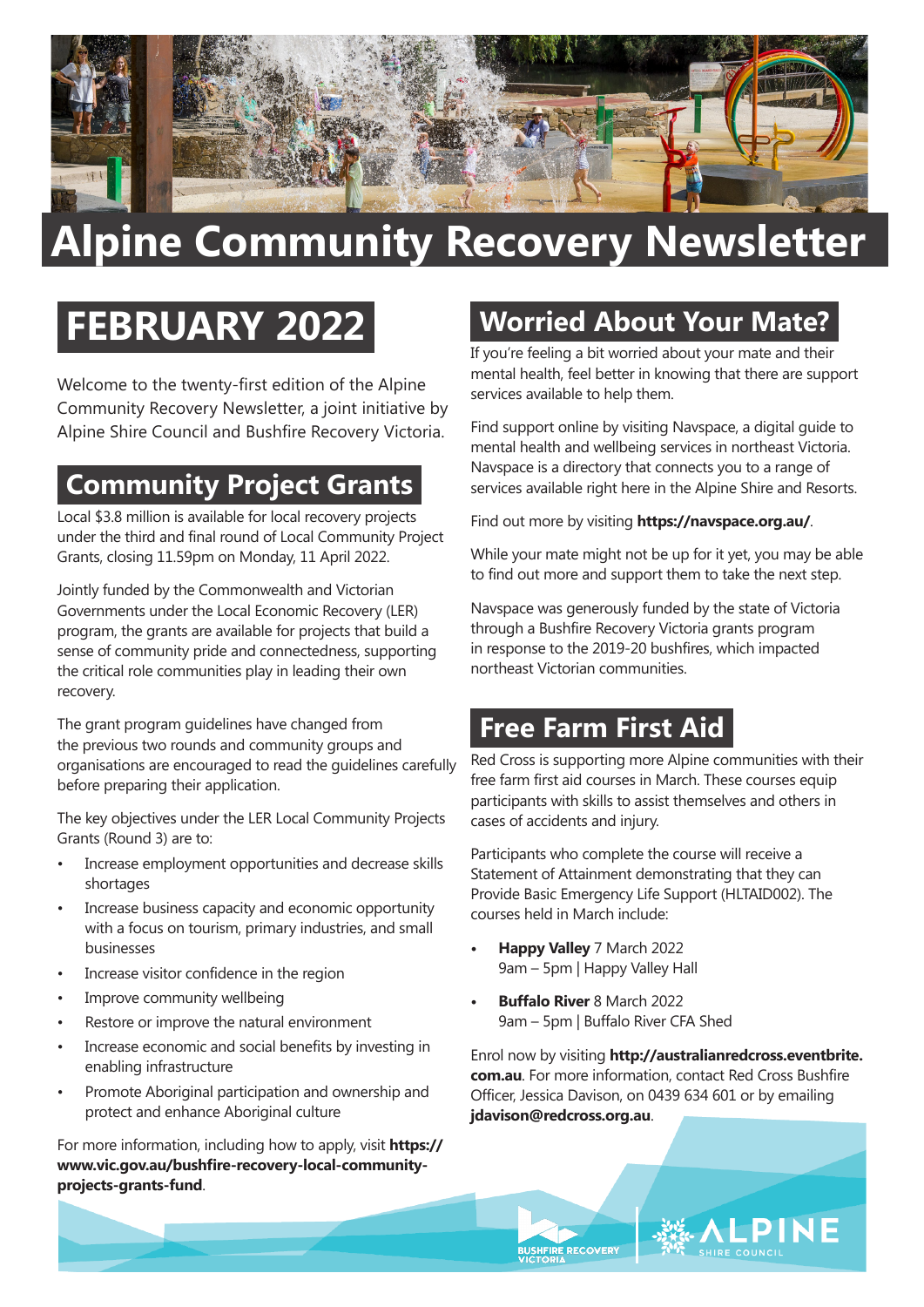# **ALPINE CHAT**

**Alpine Community Recovery Committee News** Edition 15 | February 2022



#### **ABOUT US**

Your CRC is made up of representatives from the Alpine Shire and Resorts to give a voice to the broad views and recovery goals of local communities.

Get in touch by emailing **[info@](mailto:info%40alpinecrc.org.au?subject=) [alpinecrc.org.au](mailto:info%40alpinecrc.org.au?subject=)**.

#### **MAILING LIST**

Have the Alpine Community Recovery Newsletter and Alpine Chat delivered to you by visiting **<https://eepurl.com/hwZJYz>**.

#### **WHO WE ARE**

**Fiona Nicholls | Chair** Myrtleford and Surrounds

**Steve Belli | Deputy Chair** Mount Hotham

#### **Charlotte Chambers** Bright and Surrounds

**Fiona Laird** Harrietville and Surrounds

**Gail Owen** Dinner Plain

**Sally MacDonald** Myrtleford and Surrounds

**Jane Shadbolt** Bright and Surrounds

**Dani Sheean** Falls Creek

**Lachlan Thomas** Harrietville and Surrounds

**Nicholas Wright** Kiewa Valley

**Representing our communities**.

## **FREE GREEN WASTE DISPOSAL**

One of the Alpine CRC's priorities is to improve environmental protection and management, which includes hazard reduction and initiatives such as free or reduced green waste disposal at tips.

To address this priority, Council is holding a free green waste weekend in the first week of March in Dinner Plain, Mount Beauty, Myrtleford, and Porepunkah. This weekend is in addition to the free green waste disposal days held annually by Council in the lead up to summer, funded by Bushfire Recovery Victoria.

High volumes of traffic are anticipated on these days, so please expect queues and delays. Traffic management will be in place.

#### **Mount Beauty, Myrtleford, and Porepunkah**

- **• When** Saturday, 5 and Sunday, 6 March 2022 from 10am 2pm
- **• Where** Mount Beauty Transfer Station, Myrtleford Transfer Station, and Porepunkah Transfer Station

#### **Dinner Plain**

- **• When** Friday, 4 March 10am 1pm and Saturday, 5 March 9am 12pm
- **• Where** Alpine Shire Depot, 18 22 Scrubbers End

**Restrictions apply** | Green waste must be maximum two cubic metres per customer, must be clean with no wire or netting or any contaminants, maximum branch diameter of 200mm, no stumps.

#### **PROJECTS FUNDED IN ALPINE**

Congratulations to all the local projects that received funding through the Federal Government's Black Summer Bushfire Recovery grants. These were competitive grants that covered 110 local government areas across six different states and territories in Australia.

Congratulations to the 15 projects funded from local organisations across Bright, Falls Creek, Harrietville, Mount Beauty, Mount Hotham, Myrtleford, and Porepunkah. These projects varied from upgrading infrastructure and essential facilities, to building capacity for emergency broadcasting, to protecting and digitising historical collections.

For a full list of successful projects, including those from outside the region who will deliver projects for Alpine communities, visit **[https://recovery.gov.](https://recovery.gov.au/black-summer-bushfires/grants-program) [au/black-summer-bushfires/grants-program](https://recovery.gov.au/black-summer-bushfires/grants-program)**.

The Alpine CRC provides a letter of support for groups whose projects align with the community bushfire recovery criteria. If you are applying for a grant and would like your project to be supported by the Alpine CRC, access a proforma today by visiting **[https://www.alpineshire.vic.gov.au/community](https://www.alpineshire.vic.gov.au/community-recovery-committee)[recovery-committee](https://www.alpineshire.vic.gov.au/community-recovery-committee)**.

The Alpine CRC are now meeting monthly, so get in early if you are seeking endorsement.